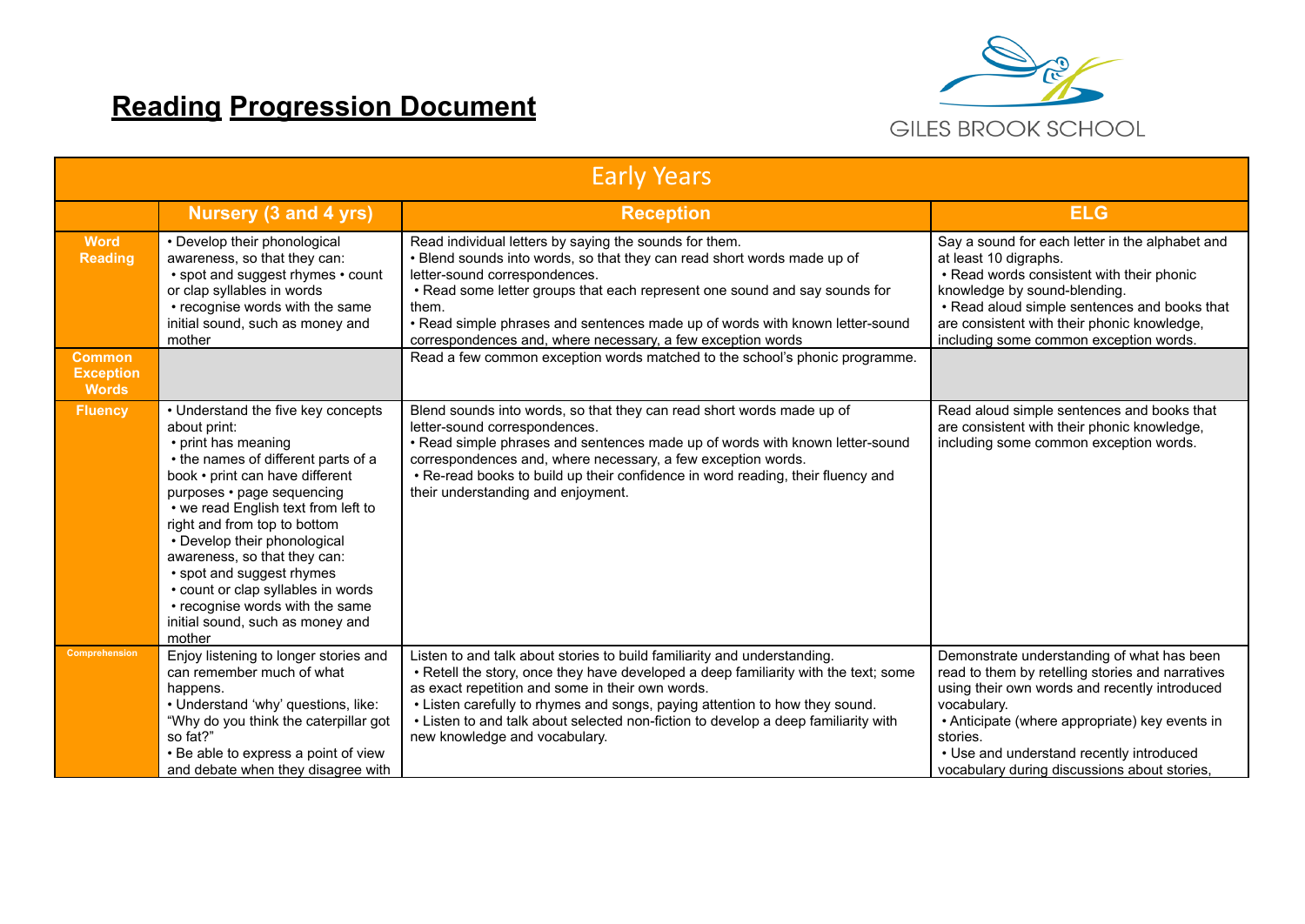|                                                                               | an adult or a friend, using words as<br>well as actions.<br>• Engage in extended conversations<br>about stories, learning new                          |                                                                                                                                                                                                                                                                                                                                                                                 |                                                                                                                                              | non-fiction, rhymes and poems and during role<br>play.                                                                                                                                                                                                                                                                 |
|-------------------------------------------------------------------------------|--------------------------------------------------------------------------------------------------------------------------------------------------------|---------------------------------------------------------------------------------------------------------------------------------------------------------------------------------------------------------------------------------------------------------------------------------------------------------------------------------------------------------------------------------|----------------------------------------------------------------------------------------------------------------------------------------------|------------------------------------------------------------------------------------------------------------------------------------------------------------------------------------------------------------------------------------------------------------------------------------------------------------------------|
| <b>Words in</b><br><b>Context</b><br>and<br><b>Authorial</b><br><b>Choice</b> | vocabulary<br>• Use a wider range of vocabulary.<br>Literacy<br>• Engage in extended conversations<br>about stories, learning new<br>vocabulary        | Learn new vocabulary. • Use new vocabulary throughout the day.<br>. Retell the story, once they have developed a deep familiarity with the text; some<br>as exact repetition and some in their own words.<br>• Use new vocabulary in different contexts.<br>• Listen to and talk about selected non-fiction to develop a deep familiarity with<br>new knowledge and vocabulary. |                                                                                                                                              | • Demonstrate understanding of what has been<br>read to them by retelling stories and narratives<br>using their own words and recently introduced<br>vocabulary.<br>• Use and understand recently introduced<br>vocabulary during discussions about stories,<br>non-fiction, rhymes and poems and during role<br>play  |
| <b>Inference</b><br>and<br><b>Prediction</b>                                  | Understand 'why' questions, like:<br>"Why do you think the caterpillar got<br>so fat?"                                                                 |                                                                                                                                                                                                                                                                                                                                                                                 |                                                                                                                                              | Offer explanations for why things might happen,<br>making use of recently introduced vocabulary<br>from stories, non-fiction, rhymes and poems<br>when appropriate.<br>Anticipate (where appropriate) key events in<br>stories                                                                                         |
| <b>Poetry and</b><br>Performance                                              | Sing a large repertoire of songs.<br>Know many rhymes, be able to talk<br>about familiar books, and be able to<br>tell a long story.                   | Sing a large repertoire of songs.<br>Know many rhymes, be able to talk about familiar books, and be able to tell a long<br>story.                                                                                                                                                                                                                                               |                                                                                                                                              | Sing a large repertoire of songs. • Know many<br>rhymes, be able to talk about familiar books, and<br>be able to tell a long story.                                                                                                                                                                                    |
| <b>Non Fiction</b>                                                            | Engage in non-fiction books.<br>Listen to and talk about selected<br>non-fiction to develop a deep<br>familiarity with new knowledge and<br>vocabulary |                                                                                                                                                                                                                                                                                                                                                                                 |                                                                                                                                              | Offer explanations for why things might happen,<br>making use of recently introduced vocabulary<br>from stories, non-fiction, rhymes and poems<br>when appropriate.<br>Use and understand recently introduced<br>vocabulary during discussions about stories,<br>non-fiction, rhymes and poems and during role<br>play |
|                                                                               |                                                                                                                                                        | <b>Word Reading KS1</b>                                                                                                                                                                                                                                                                                                                                                         |                                                                                                                                              |                                                                                                                                                                                                                                                                                                                        |
|                                                                               |                                                                                                                                                        | Year 1                                                                                                                                                                                                                                                                                                                                                                          |                                                                                                                                              | <b>Year 2</b>                                                                                                                                                                                                                                                                                                          |
| <b>Phonics</b><br>and<br><b>Decoding</b>                                      | To apply phonic knowledge and skills as the route to decode words.<br>for graphemes.                                                                   | To respond speedily with the correct sound to graphemes (letters or groups of<br>letters) for all 40+ phonemes, including, where applicable, alternative sounds<br>To read accurately by blending sounds in unfamiliar words containing GPCs                                                                                                                                    | blending the sounds in words that contain the graphemes taught so far, especially<br>recognising alternative sounds for graphemes.<br>above. | To continue to apply phonic knowledge and skills as the route to decode words until<br>automatic decoding has become embedded and reading is fluent read accurately by<br>To read accurately words of two or more syllables that contain the same graphemes as                                                         |
|                                                                               | that have been taught.                                                                                                                                 |                                                                                                                                                                                                                                                                                                                                                                                 |                                                                                                                                              |                                                                                                                                                                                                                                                                                                                        |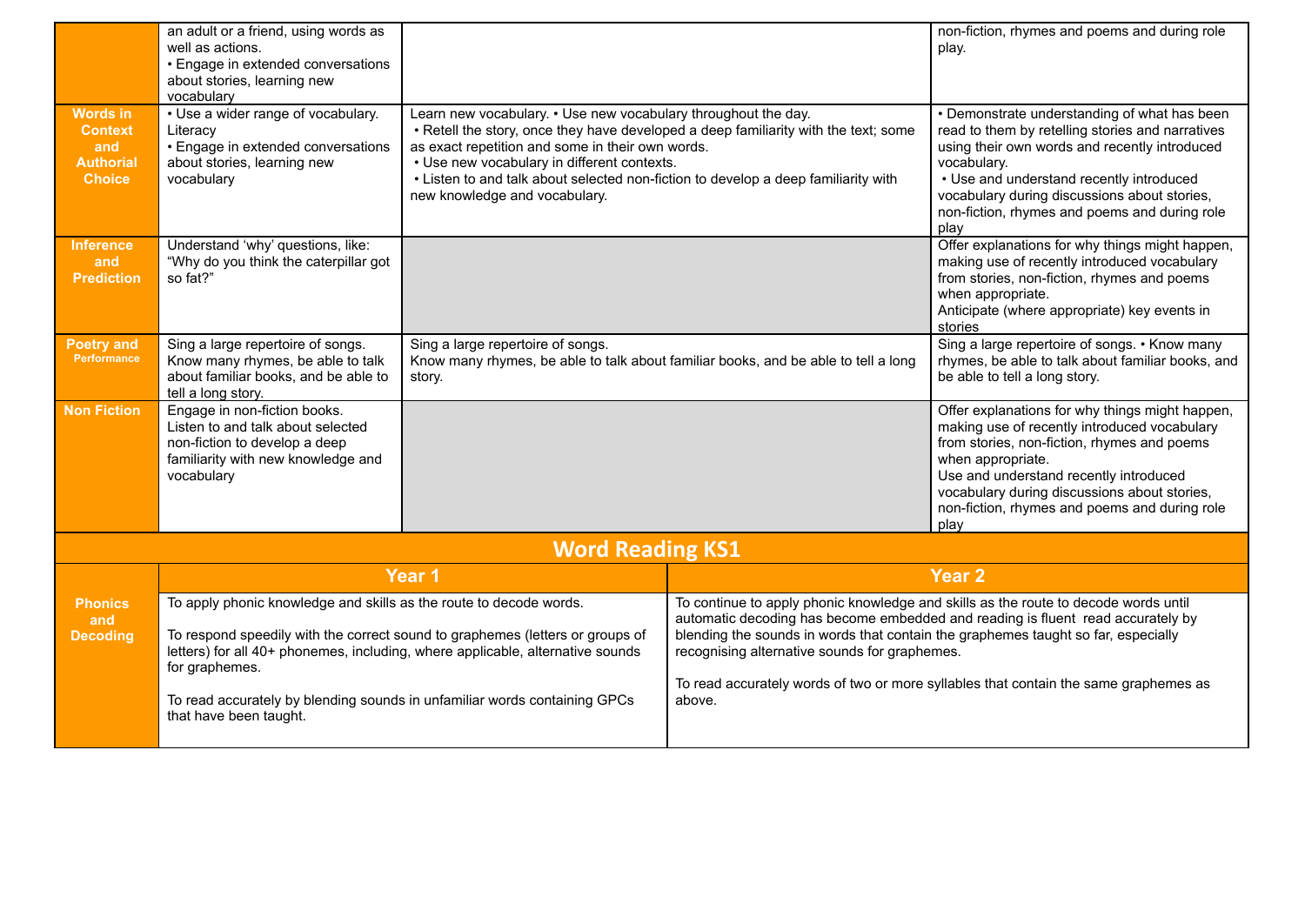| <b>Common</b><br><b>Exception</b><br><b>Words</b><br><b>Fluency</b> | To read common exception words, noting unusual correspondences between<br>spelling and sound and where these occur in the word.<br>To read words containing taught GPCs and -s, -es, -ing, -ed, -er and -est<br>endings.<br>To read other words of more than one syllable that contain taught GPCs.<br>To read words with contractions [for example, I'm, I'll, we'll], and understand<br>that the apostrophe represents the omitted letter(s).<br>To read aloud accurately books that are consistent with their developing phonic<br>knowledge and that do not require them to use other strategies to work out<br>words<br>To re-read these books to build up their fluency and confidence in word reading. |                                                                                                                                                                                                                           | . To read words containing common suffixes.<br>To read further common exception words, noting unusual correspondences between<br>spelling and sound and where these occur in the word.<br>To read most words quickly and accurately, without overt sounding and blending, when they<br>have been frequently encountered.<br>To read aloud books closely matched to their improving phonic knowledge, sounding out<br>unfamiliar words accurately, automatically and without undue hesitation. |                                                                                                                                                                                                                                  |
|---------------------------------------------------------------------|---------------------------------------------------------------------------------------------------------------------------------------------------------------------------------------------------------------------------------------------------------------------------------------------------------------------------------------------------------------------------------------------------------------------------------------------------------------------------------------------------------------------------------------------------------------------------------------------------------------------------------------------------------------------------------------------------------------|---------------------------------------------------------------------------------------------------------------------------------------------------------------------------------------------------------------------------|-----------------------------------------------------------------------------------------------------------------------------------------------------------------------------------------------------------------------------------------------------------------------------------------------------------------------------------------------------------------------------------------------------------------------------------------------------------------------------------------------|----------------------------------------------------------------------------------------------------------------------------------------------------------------------------------------------------------------------------------|
|                                                                     |                                                                                                                                                                                                                                                                                                                                                                                                                                                                                                                                                                                                                                                                                                               | <b>Word Reading KS2</b>                                                                                                                                                                                                   | To re-read these books to build up their fluency and confidence in word reading.                                                                                                                                                                                                                                                                                                                                                                                                              |                                                                                                                                                                                                                                  |
|                                                                     | <b>Year 3</b>                                                                                                                                                                                                                                                                                                                                                                                                                                                                                                                                                                                                                                                                                                 | <b>Year 4</b>                                                                                                                                                                                                             | Year <sub>5</sub>                                                                                                                                                                                                                                                                                                                                                                                                                                                                             | Year <sub>6</sub>                                                                                                                                                                                                                |
| <b>Phonics</b><br>and<br><b>Decoding</b>                            | To use their phonic knowledge to<br>decode quickly and accurately (may<br>still need support to read longer<br>unknown words).<br>To apply their growing knowledge of<br>root words, prefixes including in-,<br>im-, il-, ir-, dis-, mis-, un-, re-, sub-,<br>inter-, super-, anti and auto and to<br>begin to read aloud and to<br>understand the meaning of new<br>words they meet.<br>To apply their growing knowledge of<br>suffixes/word endings including<br>-ation, -ly, -ous, -ture, -sure, -sion,<br>tion, -ssion and -cian, to begin to<br>read aloud and to understand the<br>meaning of new words they meet.                                                                                      | To read most words fluently and attempt<br>to decode any unfamiliar words with<br>increasing speed and skill.<br>To apply their knowledge of root words,<br>prefixes and suffixes/word endings to<br>read aloud fluently. | To read most words fluently and<br>attempt to decode any unfamiliar words<br>with increasing speed and skill,<br>recognising their meaning through<br>contextual cues.<br>To apply their knowledge of root words,<br>prefixes and suffixes/word endings<br>including -sion, -tion, -cial, -tial, -ant,<br>-ance, -ancy, -ent, -ence, -ency, -able,<br>-ably, ible and -ibly to read aloud<br>fluently.                                                                                        | To read fluently with full knowledge of all Y5/Y6<br>root words, prefixes, suffixes/word endings and<br>to decode any unfamiliar words with increasing<br>speed and skill, recognising their meaning<br>through contextual cues. |
| <b>Common</b><br><b>Exception</b><br><b>Words</b>                   | To begin to read all Y3/Y4 exception<br>words, discussing the unusual<br>correspondences between spelling<br>and sound, and where these occur<br>in the word.                                                                                                                                                                                                                                                                                                                                                                                                                                                                                                                                                 | To read all Y3/Y4 exception words,<br>discussing the unusual<br>correspondences between spelling and<br>sound, and where these occur in the<br>word.                                                                      | To read most Y5 and Y6 exception<br>words, discussing the unusual<br>correspondences between spelling and<br>sound where these occur in the word.                                                                                                                                                                                                                                                                                                                                             | To read all Y5 and Y6 exception words,<br>discussing the unusual correspondences<br>between spelling and sound where these occur<br>in the word.                                                                                 |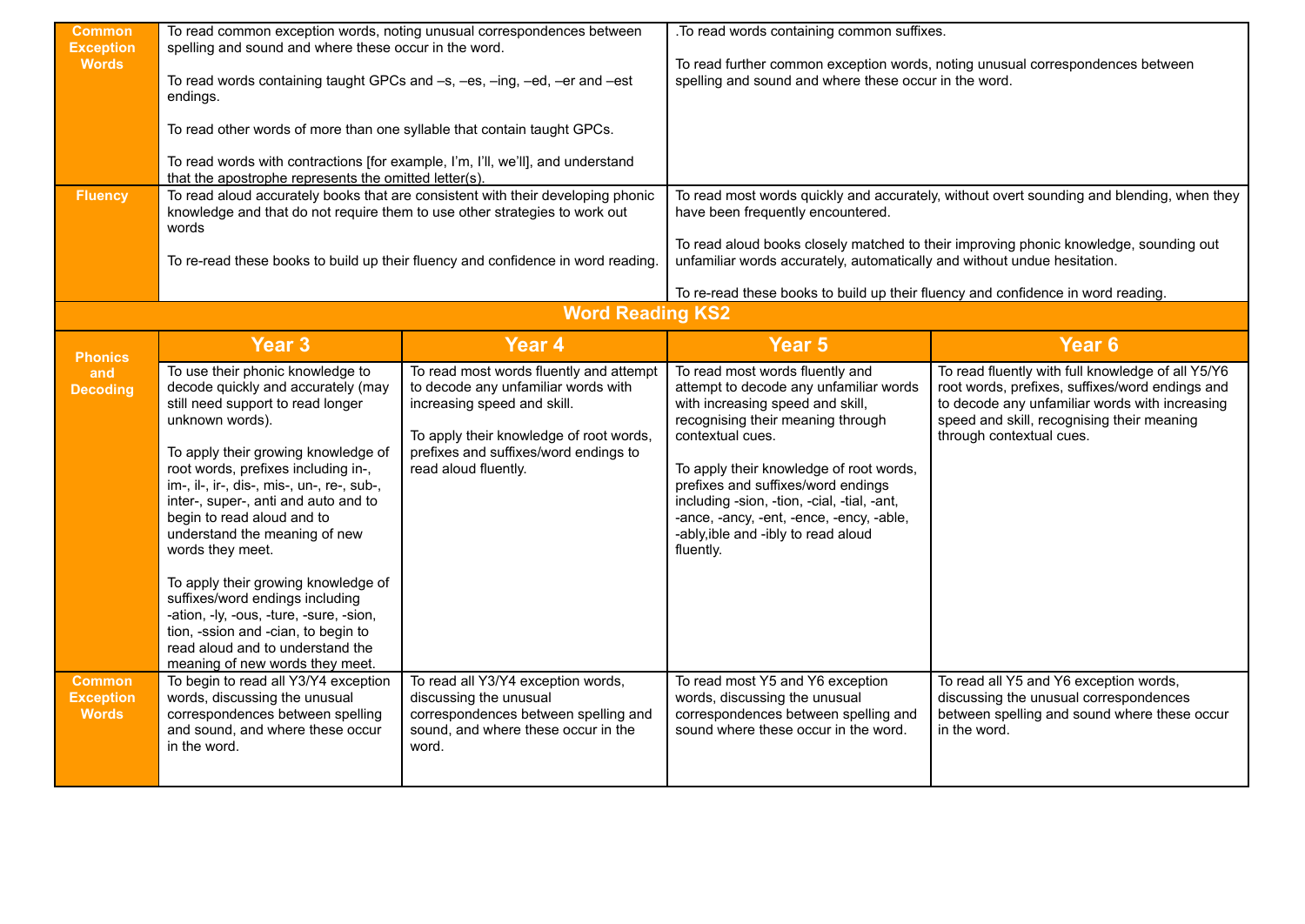| <b>Fluency</b><br><b>National Curriculum Links</b> | To accurately read texts that are<br>consistent with their developing<br>phonic knowledge, that does not<br>require them to use other strategies<br>to work out words.<br>To reread texts to build up fluency<br>and confidence in word reading.                                                                                                                                                                                                                                                                                                                                                                                                                                                                                                                                                                                                                                                                                                                                                                                                                                                                                                                                                                                                                                                                                                                                                             | To read aloud books (closely matched<br>to their improving phonic knowledge)<br>sounding out unfamiliar words<br>accurately, automatically and without<br>undue hesitation.<br>To reread these books to build up<br>fluency and confidence in word reading.                                                                                                                                                                                                                | At this stage teaching comprehension<br>skills should be taking precedence over<br>teaching word reading and fluency<br>specifically. Any focus on word reading<br>should support the development of<br>vocabulary.                                                                                                                                                                                                                                                                                                                                                                                                                                                                                                                                                                                                                                                                                                                                                                                                                                                                                                                                                                                                                                                                                                                                                                                                                                                                                                                                                                                                                                                                                                                                                                         | At this stage teaching comprehension skills<br>should be taking precedence over teaching word<br>reading and fluency specifically. Any focus on<br>word reading should support the development of<br>vocabulary. |
|----------------------------------------------------|--------------------------------------------------------------------------------------------------------------------------------------------------------------------------------------------------------------------------------------------------------------------------------------------------------------------------------------------------------------------------------------------------------------------------------------------------------------------------------------------------------------------------------------------------------------------------------------------------------------------------------------------------------------------------------------------------------------------------------------------------------------------------------------------------------------------------------------------------------------------------------------------------------------------------------------------------------------------------------------------------------------------------------------------------------------------------------------------------------------------------------------------------------------------------------------------------------------------------------------------------------------------------------------------------------------------------------------------------------------------------------------------------------------|----------------------------------------------------------------------------------------------------------------------------------------------------------------------------------------------------------------------------------------------------------------------------------------------------------------------------------------------------------------------------------------------------------------------------------------------------------------------------|---------------------------------------------------------------------------------------------------------------------------------------------------------------------------------------------------------------------------------------------------------------------------------------------------------------------------------------------------------------------------------------------------------------------------------------------------------------------------------------------------------------------------------------------------------------------------------------------------------------------------------------------------------------------------------------------------------------------------------------------------------------------------------------------------------------------------------------------------------------------------------------------------------------------------------------------------------------------------------------------------------------------------------------------------------------------------------------------------------------------------------------------------------------------------------------------------------------------------------------------------------------------------------------------------------------------------------------------------------------------------------------------------------------------------------------------------------------------------------------------------------------------------------------------------------------------------------------------------------------------------------------------------------------------------------------------------------------------------------------------------------------------------------------------|------------------------------------------------------------------------------------------------------------------------------------------------------------------------------------------------------------------|
| Year 3 and 4:<br>Year 5 and 6                      |                                                                                                                                                                                                                                                                                                                                                                                                                                                                                                                                                                                                                                                                                                                                                                                                                                                                                                                                                                                                                                                                                                                                                                                                                                                                                                                                                                                                              | 2.1a apply their growing knowledge of root words, prefixes and suffixes both to read aloud and to understand the meaning of new words they meet.<br>2.1b read further exception words, noting the unusual correspondence between spelling and sounds and where these occur in the word.<br>2.1a apply their growing knowledge of root words, prefixes and suffice, both to read and to understand the meaning of the new words that they meet.<br><b>Comprehension KS1</b> |                                                                                                                                                                                                                                                                                                                                                                                                                                                                                                                                                                                                                                                                                                                                                                                                                                                                                                                                                                                                                                                                                                                                                                                                                                                                                                                                                                                                                                                                                                                                                                                                                                                                                                                                                                                             |                                                                                                                                                                                                                  |
|                                                    |                                                                                                                                                                                                                                                                                                                                                                                                                                                                                                                                                                                                                                                                                                                                                                                                                                                                                                                                                                                                                                                                                                                                                                                                                                                                                                                                                                                                              |                                                                                                                                                                                                                                                                                                                                                                                                                                                                            |                                                                                                                                                                                                                                                                                                                                                                                                                                                                                                                                                                                                                                                                                                                                                                                                                                                                                                                                                                                                                                                                                                                                                                                                                                                                                                                                                                                                                                                                                                                                                                                                                                                                                                                                                                                             | Year <sub>2</sub>                                                                                                                                                                                                |
|                                                    | Year 1<br>To listen to and discuss a wide range of poems, stories and non-fiction at a<br>level beyond that at which they can read independently.<br>To been encouraged to link what they read or hear read to their own<br>experiences by:<br>becoming very familiar with key stories, fairy stories and traditional<br>$\bullet$<br>tales, retelling them and considering their particular characteristics<br>recognising and joining in with predictable phrases<br>$\bullet$<br>learning to appreciate rhymes and poems, and to recite some by heart<br>discussing word meanings, linking new meanings to those already<br>$\bullet$<br>known<br>Understand both the books they can already read accurately and fluently and<br>those they listen to by:<br>drawing on what they already know or on background information and<br>$\bullet$<br>vocabulary provided by the teacher<br>checking that the text makes sense to them as they read and<br>$\bullet$<br>correcting inaccurate reading<br>discussing the significance of the title and events<br>making inferences on the basis of what is being said and done<br>$\bullet$<br>predicting what might happen on the basis of what has been read so<br>$\bullet$<br>far<br>Participate in discussion about what is read to them, taking turns and listening<br>to what others say.<br>Explain clearly their understanding of what is read to them. |                                                                                                                                                                                                                                                                                                                                                                                                                                                                            | To listen to, discuss and express views about a wide range of contemporary and classic<br>poetry, stories and non-fiction at a level beyond that at which they can read independently.<br>To discuss the sequence of events in books and how items of information are related.<br>To become increasingly familiar with and retell a wider range of stories, fairy stories and<br>traditional tales.<br>To be introduced to non-fiction books that are structured in different ways.<br>To recognise simple recurring literary language in stories and poetry.<br>To discuss and clarify the meanings of words, linking new meanings to known vocabulary<br>discussing their favourite words and phrases.<br>To continue to build up a repertoire of poems learnt by heart, appreciating these and<br>reciting some, with appropriate intonation to make the meaning clear.<br>Understand both the books that they can already read accurately and fluently and those<br>that they listen to by:<br>drawing on what they already know or on background information and vocabulary<br>$\bullet$<br>provided by the teacher<br>checking that the text makes sense to them as they read and correcting<br>$\bullet$<br>inaccurate reading<br>making inferences on the basis of what is being said and done<br>$\bullet$<br>answering and asking questions<br>predicting what might happen on the basis of what has been read so far<br>$\bullet$<br>Participate in discussion about books, poems and other works that are read to them and<br>those that they can read for themselves, taking turns and listening to what others say.<br>Explain and discuss their understanding of books, poems and other material, both those<br>that they listen to and those that they read for themselves. |                                                                                                                                                                                                                  |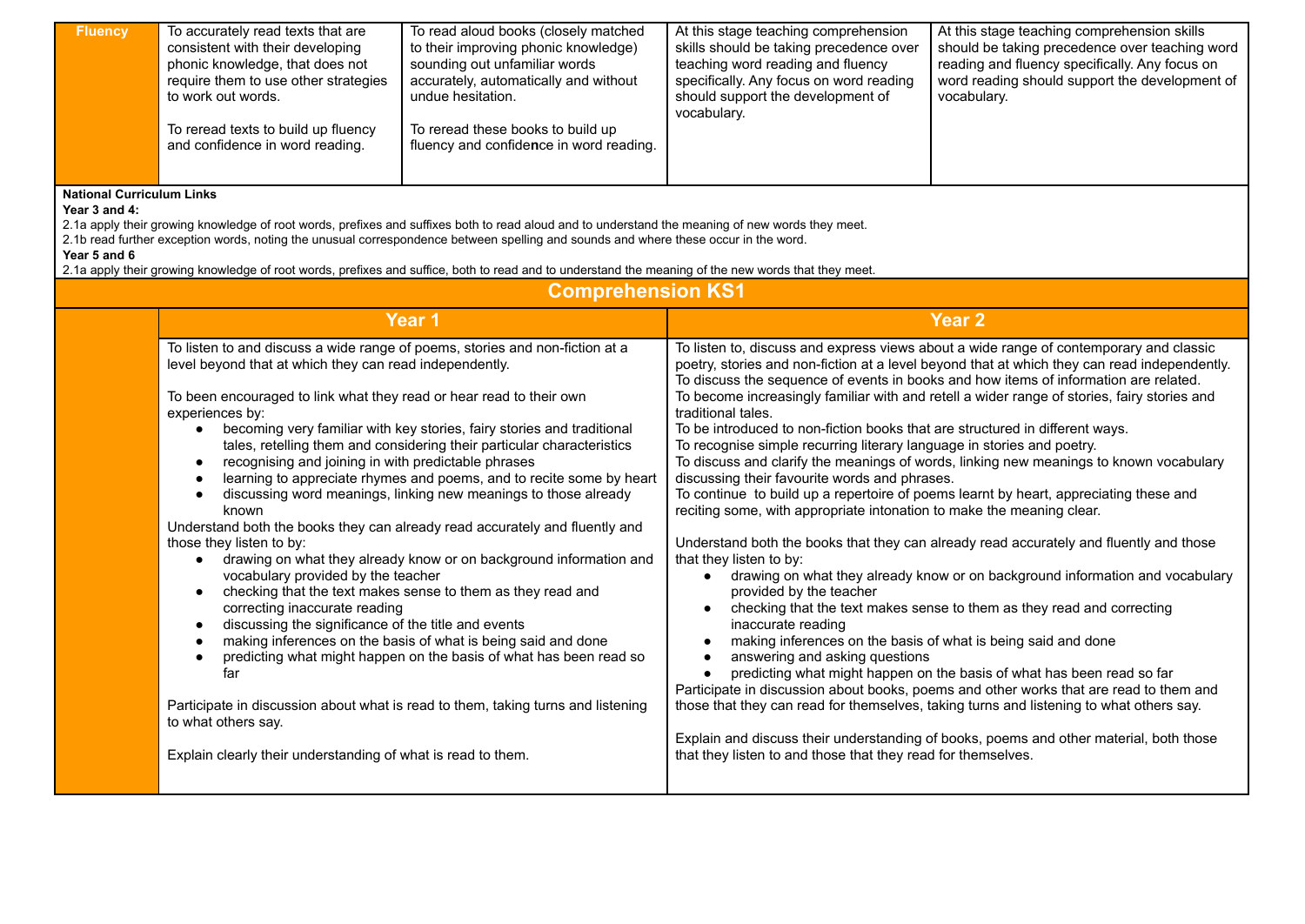| <b>Comprehension KS2</b>                                                                                                                                                                                                                                                                                                                                                                                                                                                                                                                                                                                                                                                                                                                                                                                                                                                                                                                                                                                                                                                                                   |                                                                                                                                                        |                                                                                                                                                                                                                             |                                                                                                                                                                                                      |                                                                                                                                                                                                                                                                                                                                                                                                                           |  |
|------------------------------------------------------------------------------------------------------------------------------------------------------------------------------------------------------------------------------------------------------------------------------------------------------------------------------------------------------------------------------------------------------------------------------------------------------------------------------------------------------------------------------------------------------------------------------------------------------------------------------------------------------------------------------------------------------------------------------------------------------------------------------------------------------------------------------------------------------------------------------------------------------------------------------------------------------------------------------------------------------------------------------------------------------------------------------------------------------------|--------------------------------------------------------------------------------------------------------------------------------------------------------|-----------------------------------------------------------------------------------------------------------------------------------------------------------------------------------------------------------------------------|------------------------------------------------------------------------------------------------------------------------------------------------------------------------------------------------------|---------------------------------------------------------------------------------------------------------------------------------------------------------------------------------------------------------------------------------------------------------------------------------------------------------------------------------------------------------------------------------------------------------------------------|--|
| RC1                                                                                                                                                                                                                                                                                                                                                                                                                                                                                                                                                                                                                                                                                                                                                                                                                                                                                                                                                                                                                                                                                                        | <b>Year 3</b>                                                                                                                                          | Year <sub>4</sub>                                                                                                                                                                                                           | Year <sub>5</sub>                                                                                                                                                                                    | Year <sub>6</sub>                                                                                                                                                                                                                                                                                                                                                                                                         |  |
| Listen to,<br>read and<br>discuss<br>different<br>authors<br>across all<br>genres and<br>make<br>compariso<br>ns between<br>them                                                                                                                                                                                                                                                                                                                                                                                                                                                                                                                                                                                                                                                                                                                                                                                                                                                                                                                                                                           | To recognise, listen to and discuss a<br>wide range of fiction, poetry, plays,<br>non-fiction and reference books or<br>textbooks                      | To discuss and compare texts from a<br>wide variety of genres and writers.<br>To read books that are structured in a<br>variety of ways for a range of purposes.                                                            | To read a wide range of genres,<br>identifying characteristics of text types<br>(such as the use of first person in<br>writing diaries and autobiographies)<br>and the difference between text type. | To read for pleasure discussing, comparing and<br>evaluating in depth across a wide range of<br>genres including myths, legends, traditional<br>stories, modern fiction, fiction from our literary<br>heritage and books from either culture and<br>traditions.                                                                                                                                                           |  |
| <b>National Curriculum Links</b><br>Year 3 and 4:<br>2.2ai: listening to and discussing a wide range of fiction, poetry, palys, nonfiction and reference books or texts.<br>2.2avi: increase their familiarity with a wide range of books, including fairy stories, myths, legends and retelling some of these orally.<br>2.2d: participate in discussion about both books that are read to them and those they can read for themselves, taking turns and listening to what others say.<br>Year 5 and 6<br>2.2ai: continuing to read and discuss an increasingly wide range of fiction, poetry, palys, nonfiction and reference books or textbooks.<br>2.2aiii: increase their familiarity with a wide range of booms including myths, legends and traditional stories, modern fiction from our literary heritage and books from other cultures and traditions<br>2.2a vi: making comparisons within and across books<br>2.2f: participate in discussions about books that are read to them and those they can read for themselves building on their own and others ideas and challenging view courteously |                                                                                                                                                        |                                                                                                                                                                                                                             |                                                                                                                                                                                                      |                                                                                                                                                                                                                                                                                                                                                                                                                           |  |
| <b>RC2</b><br><b>Retrieve</b><br>and record<br><b>information</b><br>from fiction<br>and<br>nonfiction                                                                                                                                                                                                                                                                                                                                                                                                                                                                                                                                                                                                                                                                                                                                                                                                                                                                                                                                                                                                     | To retrieve and record information<br>from nonfiction texts.<br>To begin to use dictionaries to check<br>the meaning of words that they have<br>read.  | To use all of the organisational devices<br>available within a nonfiction text to<br>retrieve, record and discuss information.<br>To use dictionaries to check the<br>meaning of words that they have read.                 | To use knowledge of texts and<br>organisation devices to retrieve, record<br>and discuss information from fiction and<br>nonfiction texts.                                                           | To retrieve, record and present information from<br>fiction and nonfiction texts.<br>To use nonfiction materak for purposeful<br>information retrieval (e,g, reading history,<br>geography and science textbooks) and in<br>contexts where pupils are genuinely motivated to<br>find out information (e,g, reading information<br>leaflets before a gallery or museum visit or<br>reading a theatre programme or review). |  |
| <b>National Curriculum Links</b><br>Year 3 and 4:<br>2.2c: retrieve, record and present information from nonfiction<br>Year 5 and 6<br>2.2e: retrieve, record and present information from nonfiction                                                                                                                                                                                                                                                                                                                                                                                                                                                                                                                                                                                                                                                                                                                                                                                                                                                                                                      |                                                                                                                                                        |                                                                                                                                                                                                                             |                                                                                                                                                                                                      |                                                                                                                                                                                                                                                                                                                                                                                                                           |  |
| RC <sub>3</sub><br>Infer,<br>deduce and<br>predict a<br>character's<br>feelings.<br><b>thoughts</b>                                                                                                                                                                                                                                                                                                                                                                                                                                                                                                                                                                                                                                                                                                                                                                                                                                                                                                                                                                                                        | To ask and answer questions<br>appropriately, including some simple<br>inferences questions based on<br>character's feelings, thoughts and<br>motives. | To draw inferences from character's<br>feelings, thoughts and motives that<br>justified their actions, supporting their<br>views with evidence from the text.<br>To justify predictions from details shared<br>and implied. | To draw inferences from a character's<br>feelings, thoughts and motives.<br>To make predictions based on details<br>stated and implied, justifying them in<br>detail with evidence from the text.    | To discuss how characters change and develop<br>through texts by drawing inferences based on<br>indirect cues.                                                                                                                                                                                                                                                                                                            |  |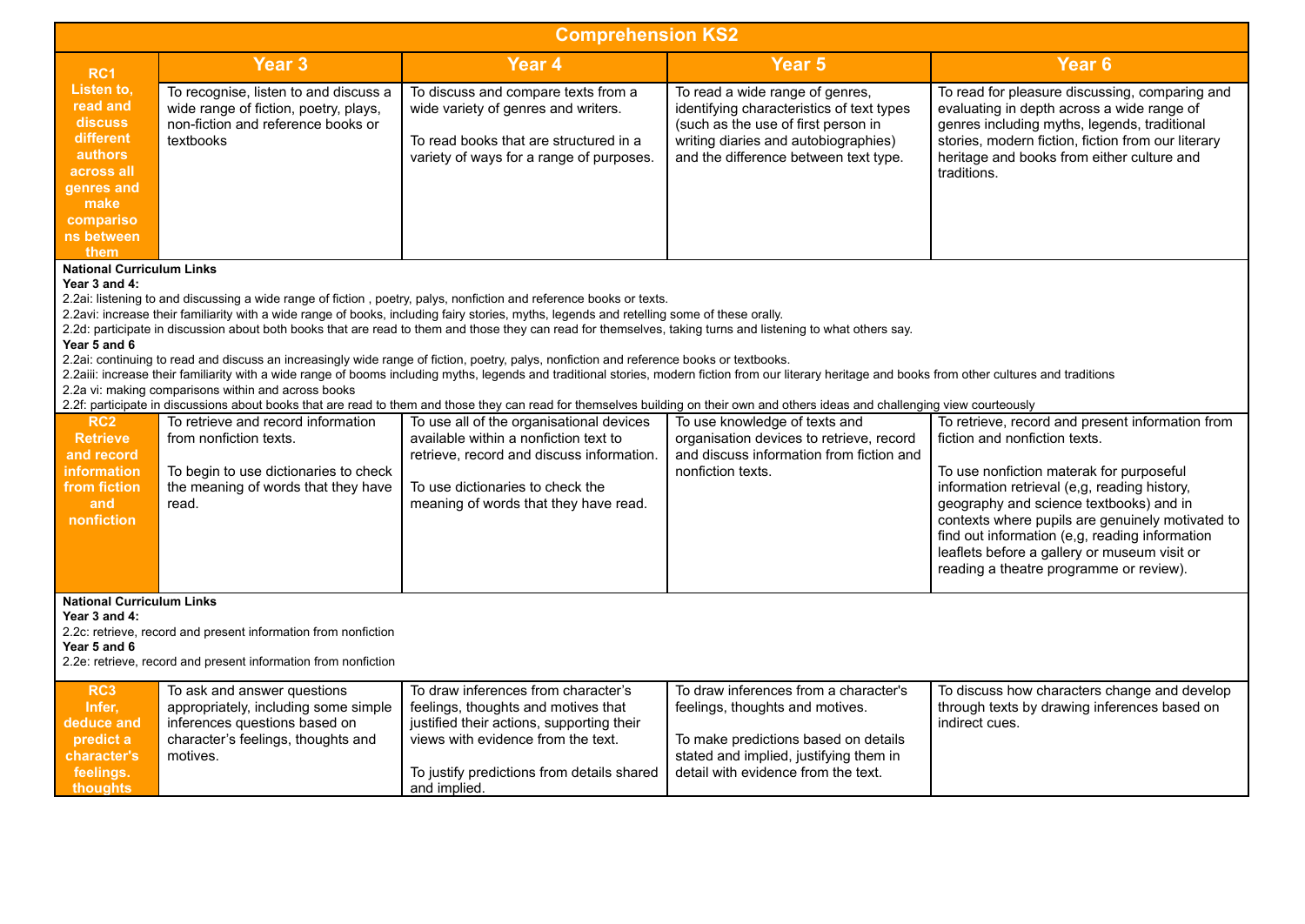| and                              | To justify predictions using evidence                                                                 |                                                                                                                                                    |                                                                        |                                                  |  |  |
|----------------------------------|-------------------------------------------------------------------------------------------------------|----------------------------------------------------------------------------------------------------------------------------------------------------|------------------------------------------------------------------------|--------------------------------------------------|--|--|
| motives                          | from the text.                                                                                        |                                                                                                                                                    |                                                                        |                                                  |  |  |
| with                             |                                                                                                       |                                                                                                                                                    |                                                                        |                                                  |  |  |
| evidence                         |                                                                                                       |                                                                                                                                                    |                                                                        |                                                  |  |  |
| from the                         |                                                                                                       |                                                                                                                                                    |                                                                        |                                                  |  |  |
| text.                            |                                                                                                       |                                                                                                                                                    |                                                                        |                                                  |  |  |
| <b>National Curriculum Links</b> |                                                                                                       |                                                                                                                                                    |                                                                        |                                                  |  |  |
| Year 3 and 4                     |                                                                                                       |                                                                                                                                                    |                                                                        |                                                  |  |  |
|                                  |                                                                                                       | 2.2bii: drawing inferences such as inferring characters feelings, thoughts and motives from their actions and justifying inference with evidence   |                                                                        |                                                  |  |  |
|                                  | 2.2b iv: predicting what might happen from details stated and implied                                 |                                                                                                                                                    |                                                                        |                                                  |  |  |
| Year 5 and 6                     |                                                                                                       |                                                                                                                                                    |                                                                        |                                                  |  |  |
|                                  |                                                                                                       | 2.2b iii: drawing inferences such as inferring characters feelings, thoughts and motives from their actions and justifying inference with evidence |                                                                        |                                                  |  |  |
|                                  | 2.2b iv: predicting what might happen from details stated and implied                                 |                                                                                                                                                    |                                                                        |                                                  |  |  |
| RC4                              | To recognise some simple                                                                              | To identify how language, structure and                                                                                                            | To identify how language, structure and                                | To comment on structural choices of the text.    |  |  |
| <b>Read</b>                      | organisational features within the                                                                    | presentation contribute to meaning.                                                                                                                | presentation contribute to meaning.                                    | showing a secure awareness of the author's       |  |  |
| books in all                     | text.                                                                                                 |                                                                                                                                                    |                                                                        | writing using supporting evidence.               |  |  |
| formats                          |                                                                                                       |                                                                                                                                                    | To recommend texts to peers based on                                   |                                                  |  |  |
| and                              |                                                                                                       |                                                                                                                                                    | personal choice.                                                       | To recommend texts based on his/her likes and    |  |  |
| comment                          |                                                                                                       |                                                                                                                                                    |                                                                        | dislikes of the book and to provide clear and    |  |  |
| on the                           |                                                                                                       |                                                                                                                                                    |                                                                        | concise reasons for these views.                 |  |  |
| different                        |                                                                                                       |                                                                                                                                                    |                                                                        |                                                  |  |  |
| structures                       |                                                                                                       |                                                                                                                                                    |                                                                        |                                                  |  |  |
|                                  |                                                                                                       |                                                                                                                                                    |                                                                        |                                                  |  |  |
| or features                      |                                                                                                       |                                                                                                                                                    |                                                                        |                                                  |  |  |
| and make                         |                                                                                                       |                                                                                                                                                    |                                                                        |                                                  |  |  |
| positive                         |                                                                                                       |                                                                                                                                                    |                                                                        |                                                  |  |  |
| recommen                         |                                                                                                       |                                                                                                                                                    |                                                                        |                                                  |  |  |
| dations                          |                                                                                                       |                                                                                                                                                    |                                                                        |                                                  |  |  |
| <b>National Curriculum Links</b> |                                                                                                       |                                                                                                                                                    |                                                                        |                                                  |  |  |
| Year 3 and 4                     |                                                                                                       |                                                                                                                                                    |                                                                        |                                                  |  |  |
|                                  | 2.2aii: reading books that are structured in different ways and reading for a range of purposes.      |                                                                                                                                                    |                                                                        |                                                  |  |  |
| Year 5 and 6                     | 2.2aii: reading books that are structured in different ways and reading for a range of purposes.      |                                                                                                                                                    |                                                                        |                                                  |  |  |
|                                  | 2.2aiv: recommending books that they have read to their peers, giving them reasons for their choices. |                                                                                                                                                    |                                                                        |                                                  |  |  |
| RC5                              | To check that the text makes sense                                                                    | To discuss vocabulary used to capture                                                                                                              |                                                                        | To analyse and evaluate the use of language      |  |  |
| <b>Consider</b>                  | to them, discussing their                                                                             | the readers' interest and imagination.                                                                                                             | To discuss vocabulary used by the<br>author to create effect including | including figurative language and how it is used |  |  |
|                                  |                                                                                                       |                                                                                                                                                    |                                                                        | for effect, using technical terminology such as  |  |  |
| and                              | understanding and explaining the                                                                      |                                                                                                                                                    | figurative language.                                                   |                                                  |  |  |
| question                         | meaning of words in context.                                                                          |                                                                                                                                                    |                                                                        | metaphor, simile, analogy, imagery, style and    |  |  |
| how the                          |                                                                                                       |                                                                                                                                                    | To evaluate the use of the author's                                    | effect.                                          |  |  |
| words,                           | To discuss authors' choice of words                                                                   |                                                                                                                                                    | language and explain how it has                                        |                                                  |  |  |
| phrases                          | and phrases for effect.                                                                               |                                                                                                                                                    | created an impact on the reader.                                       |                                                  |  |  |
| and                              |                                                                                                       |                                                                                                                                                    |                                                                        |                                                  |  |  |
| structure of                     |                                                                                                       |                                                                                                                                                    |                                                                        |                                                  |  |  |
| writing                          |                                                                                                       |                                                                                                                                                    |                                                                        |                                                  |  |  |
| contributes                      |                                                                                                       |                                                                                                                                                    |                                                                        |                                                  |  |  |
| to its                           |                                                                                                       |                                                                                                                                                    |                                                                        |                                                  |  |  |
| meaning                          |                                                                                                       |                                                                                                                                                    |                                                                        |                                                  |  |  |
| and                              |                                                                                                       |                                                                                                                                                    |                                                                        |                                                  |  |  |
| whether it                       |                                                                                                       |                                                                                                                                                    |                                                                        |                                                  |  |  |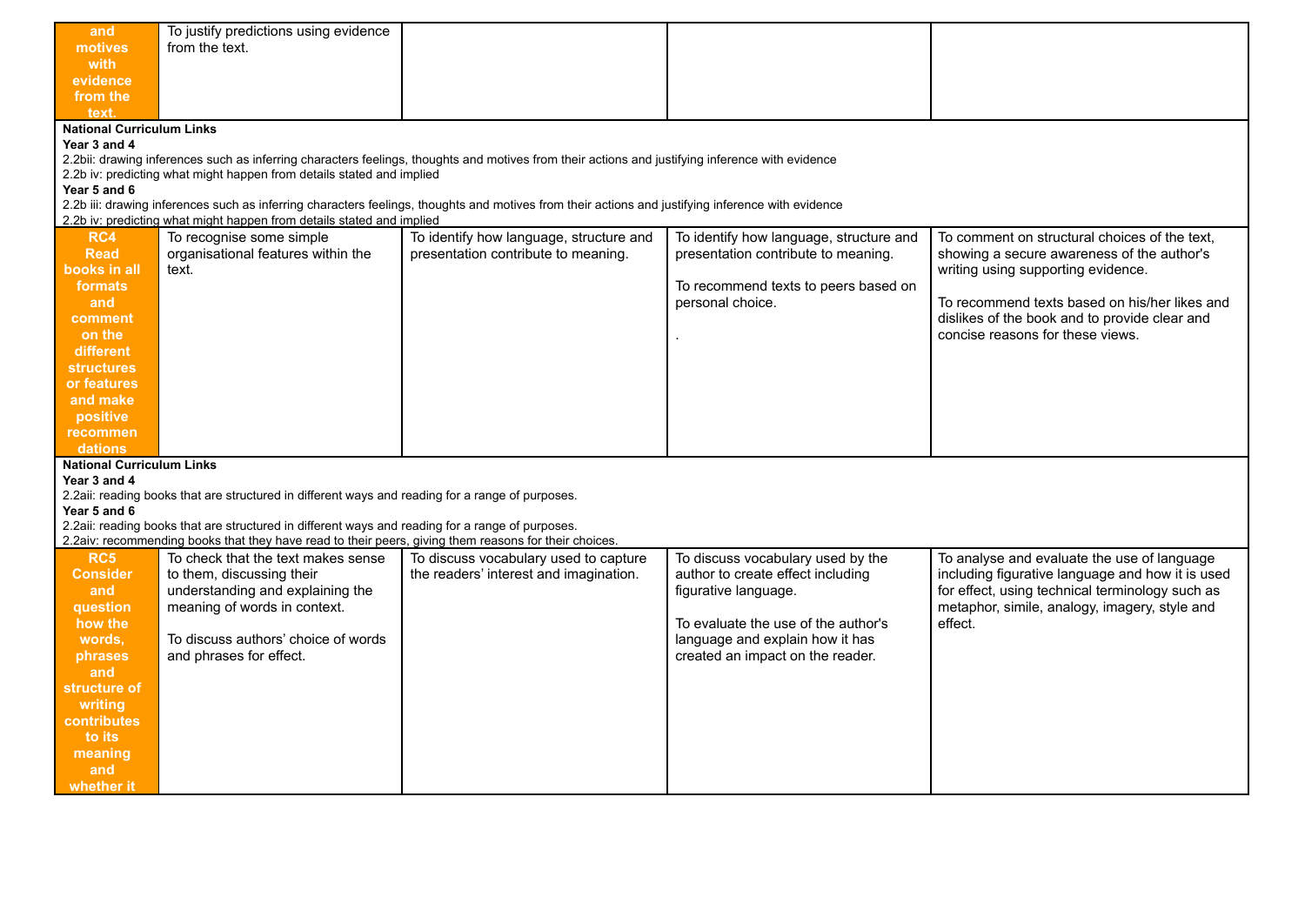| makes<br>sense.                  |                                                                                            |                                                                                                                                   |                                          |                                                |
|----------------------------------|--------------------------------------------------------------------------------------------|-----------------------------------------------------------------------------------------------------------------------------------|------------------------------------------|------------------------------------------------|
| <b>National Curriculum Links</b> |                                                                                            |                                                                                                                                   |                                          |                                                |
| Year 3 and 4                     |                                                                                            |                                                                                                                                   |                                          |                                                |
|                                  | 2.2a iii: using dictionaries to check the meaning of words they have read                  |                                                                                                                                   |                                          |                                                |
|                                  | 2.2a vii: discussing words and phrases that c[ature the reader's interest and imagination. |                                                                                                                                   |                                          |                                                |
|                                  |                                                                                            | 2.2b i: checking that the text makes sense to them, discussing their understanding and explaining the meaning of words in context |                                          |                                                |
|                                  | 2.2b ii: asking questions to improve their understanding of the text                       |                                                                                                                                   |                                          |                                                |
|                                  | 2.2b vi: identifying how language, structure and presentation contribute to meaning        |                                                                                                                                   |                                          |                                                |
|                                  |                                                                                            |                                                                                                                                   |                                          |                                                |
| Year 5 and 6                     |                                                                                            |                                                                                                                                   |                                          |                                                |
|                                  |                                                                                            | 2.2b i: checking that the text makes sense to them, discussing their understanding and explaining the meaning of words in context |                                          |                                                |
|                                  | 2.2b ii: asking questions to improve their understanding of the text                       |                                                                                                                                   |                                          |                                                |
|                                  | 2.2b vi: identifying how language, structure and presentation contribute to meaning        |                                                                                                                                   |                                          |                                                |
|                                  |                                                                                            | 2.2c: discuss and evaluate how authors use language, including figurative language, considering the impact on the reader.         |                                          |                                                |
| RC6                              | To identify themes and conventions                                                         | To identify themes and conventions in a                                                                                           | To identify themes and conventions in a  | To recognise more complex themes in what they  |
| <b>Explain</b>                   | in a wide range of books.                                                                  | wide range of books.                                                                                                              | wide range of books and provide          | read (such as a loss or heroism). Draw on      |
| your views                       |                                                                                            |                                                                                                                                   | reasoned justifications for their views. | evidence from the text to provide reasoned     |
| in a book's                      |                                                                                            | To refer to authorial style, overall                                                                                              |                                          | justifications for their views.                |
| themes and                       |                                                                                            | themes (e.g triumph of good over evil)                                                                                            |                                          |                                                |
| organisatio                      |                                                                                            | and features (e.g. greeting in letters, a                                                                                         |                                          |                                                |
| n, with                          |                                                                                            | diary written in the first person or the                                                                                          |                                          |                                                |
|                                  |                                                                                            |                                                                                                                                   |                                          |                                                |
| reasons                          |                                                                                            | use of presentational devices such as                                                                                             |                                          |                                                |
| and                              |                                                                                            | numbering and headings).                                                                                                          |                                          |                                                |
| evidence                         |                                                                                            |                                                                                                                                   |                                          |                                                |
| from the                         |                                                                                            |                                                                                                                                   |                                          |                                                |
| text.                            |                                                                                            |                                                                                                                                   |                                          |                                                |
| <b>National Curriculum Links</b> |                                                                                            |                                                                                                                                   |                                          |                                                |
| Year 3 and 4                     |                                                                                            |                                                                                                                                   |                                          |                                                |
|                                  | 2.2a v: identifying themes and conventions in a wide range of books.                       |                                                                                                                                   |                                          |                                                |
| Year 5 and 6                     |                                                                                            |                                                                                                                                   |                                          |                                                |
|                                  | 2.2a v: identifying themes and conventions in a wide range of books.                       |                                                                                                                                   |                                          |                                                |
|                                  | 2,2h: provide reasoned justifications for their views.                                     |                                                                                                                                   |                                          |                                                |
| RC7                              | To discuss their understanding of                                                          | To discuss their understanding of the                                                                                             | To participate in discussions about      | To explain and discuss their understanding of  |
| <b>Discuss</b>                   | the text.                                                                                  | text with simple forms of explanation.                                                                                            | books that are read to them and those    | what they have reda, including through formal  |
|                                  |                                                                                            |                                                                                                                                   | they can read for themselves, building   | presentations and debates, maintaining a focus |
| and explain                      |                                                                                            |                                                                                                                                   |                                          |                                                |
| your                             |                                                                                            |                                                                                                                                   | on their own and others' ideas and       | on the topic and using notes where necessary.  |
| opinions of                      |                                                                                            |                                                                                                                                   | challenging views courteously.           |                                                |
| books                            |                                                                                            |                                                                                                                                   |                                          |                                                |
| through                          |                                                                                            |                                                                                                                                   |                                          |                                                |
| debated                          |                                                                                            |                                                                                                                                   |                                          |                                                |
| and                              |                                                                                            |                                                                                                                                   |                                          |                                                |
| presentatio                      |                                                                                            |                                                                                                                                   |                                          |                                                |
| ns, using                        |                                                                                            |                                                                                                                                   |                                          |                                                |
| notes and                        |                                                                                            |                                                                                                                                   |                                          |                                                |
|                                  |                                                                                            |                                                                                                                                   |                                          |                                                |
| taking                           |                                                                                            |                                                                                                                                   |                                          |                                                |
| turns                            |                                                                                            |                                                                                                                                   |                                          |                                                |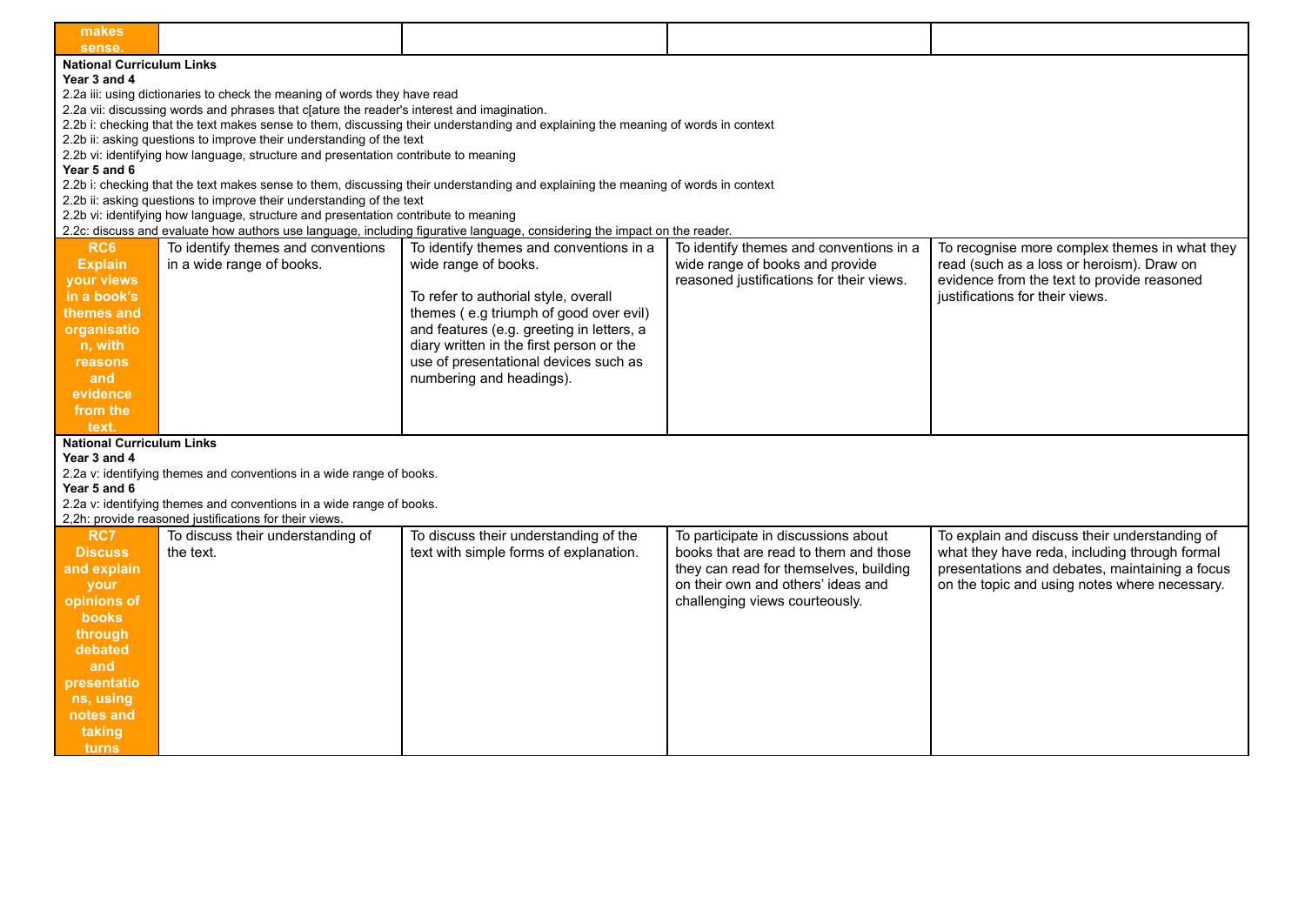| <b>National Curriculum Links</b><br>Year 3 and 4<br>There is not a National Curriculum Objective for this area in Years 3 and 4<br>Year 5 and 6<br>2.2g: explain and discuss their understanding of what they have read, including through formal presentation and debates, maintaining a focus on the topic and using notes where necessary.                                                                                                                                                                                                                                                                                                                                                                                              |                                                                                                                                                                                               |                                                                                                                                                        |                                                                                                                                                                                                                            |                                                                                                                                                                                                                                                      |  |  |
|--------------------------------------------------------------------------------------------------------------------------------------------------------------------------------------------------------------------------------------------------------------------------------------------------------------------------------------------------------------------------------------------------------------------------------------------------------------------------------------------------------------------------------------------------------------------------------------------------------------------------------------------------------------------------------------------------------------------------------------------|-----------------------------------------------------------------------------------------------------------------------------------------------------------------------------------------------|--------------------------------------------------------------------------------------------------------------------------------------------------------|----------------------------------------------------------------------------------------------------------------------------------------------------------------------------------------------------------------------------|------------------------------------------------------------------------------------------------------------------------------------------------------------------------------------------------------------------------------------------------------|--|--|
| RC <sub>8</sub><br><b>Identify and</b><br>summarise<br>main ideas<br>of all<br>writina                                                                                                                                                                                                                                                                                                                                                                                                                                                                                                                                                                                                                                                     | To show some awareness of the<br>main ideas from more than one<br>paragraph and summarise these.                                                                                              | To show an awareness of the main<br>ideas within the text supported by<br>simple references to the text.                                               | To identify the main ideas drawn from<br>one or more paragraphs and to<br>summarise these drawing on key<br>details within the text.                                                                                       | To draw out key information and to summarise<br>the main ideas from more than one paragraph in<br>a text using supporting evidence,                                                                                                                  |  |  |
| <b>National Curriculum Links</b><br>Year 3 and 4<br>Year 5 and 6                                                                                                                                                                                                                                                                                                                                                                                                                                                                                                                                                                                                                                                                           | 2.2b v: identifying main ideas drawn from more that 1 paragraph and summarising these.                                                                                                        | 2.2b v: summarising the main ideas drawn from more than 1 paragraph, identifying key details that support the main ideas.                              |                                                                                                                                                                                                                            |                                                                                                                                                                                                                                                      |  |  |
| RC <sub>9</sub><br>Recognise,<br>discuss<br>and<br>compare all<br>forms of<br>poetry                                                                                                                                                                                                                                                                                                                                                                                                                                                                                                                                                                                                                                                       | To identify features in different forms<br>of poetry.                                                                                                                                         | To recognise and discuss some different<br>forms of poetry by naming them and<br>begin to make some simple comments<br>on their purpose and structure. | To recognise and discuss a range of<br>poetry with some explanations on the<br>purpose of the text and how the<br>author's language choices support this<br>and contribute to its meaning and the<br>effect on the reader. | To make critical comparisons across all forms of<br>poetry with clear and supported explanations on<br>the purpose of the text and how the author's<br>language choices supports this and contribute to<br>its meaning and the effect on the reader. |  |  |
| Year 3 and 4<br>Year 5 and 6                                                                                                                                                                                                                                                                                                                                                                                                                                                                                                                                                                                                                                                                                                               | <b>National Curriculum Links</b><br>2.2a viii: recognising some different forms of poetry<br>2.2a i: reading books that are structured in different ways and reading for a range of purposes. |                                                                                                                                                        |                                                                                                                                                                                                                            |                                                                                                                                                                                                                                                      |  |  |
| <b>RC10</b><br>To prepare and perform poems and<br>To prepare and perform poems and<br>To prepare and perform texts,<br>To confidently perform texts (including poems<br>play scripts that show some<br>playscripts with appropriate techniques<br>continually showing an awareness of<br>learnt by heart) using a wide range of devices to<br>Prepare,<br>awareness of the audience when<br>(intonation, tone, volume and action) to<br>the audience when reading out loud<br>engage the audience for effect.<br>learn and<br>show awareness of the audience when<br>using intonation, tone, volume and<br>reading aloud.<br>perform<br>reading aloud.<br>action.<br>poems to<br>an<br>audience<br>and retell<br><b>stories</b><br>orally |                                                                                                                                                                                               |                                                                                                                                                        |                                                                                                                                                                                                                            |                                                                                                                                                                                                                                                      |  |  |
| <b>National Curriculum Links</b><br>Year 3 and 4<br>2.2a vi: preparing poems and play scripts to read aloud and to perform, showing understanding through intonation, tone, volume and action.<br>Year 5 and 6<br>2.2a vii: learning a wider range of poetry by heart<br>2.2a viii: preparing poems and plays to read aloud and perform, showing understanding through intonation, tone and volume so that the meaning is clear to the audience.                                                                                                                                                                                                                                                                                           |                                                                                                                                                                                               |                                                                                                                                                        |                                                                                                                                                                                                                            |                                                                                                                                                                                                                                                      |  |  |